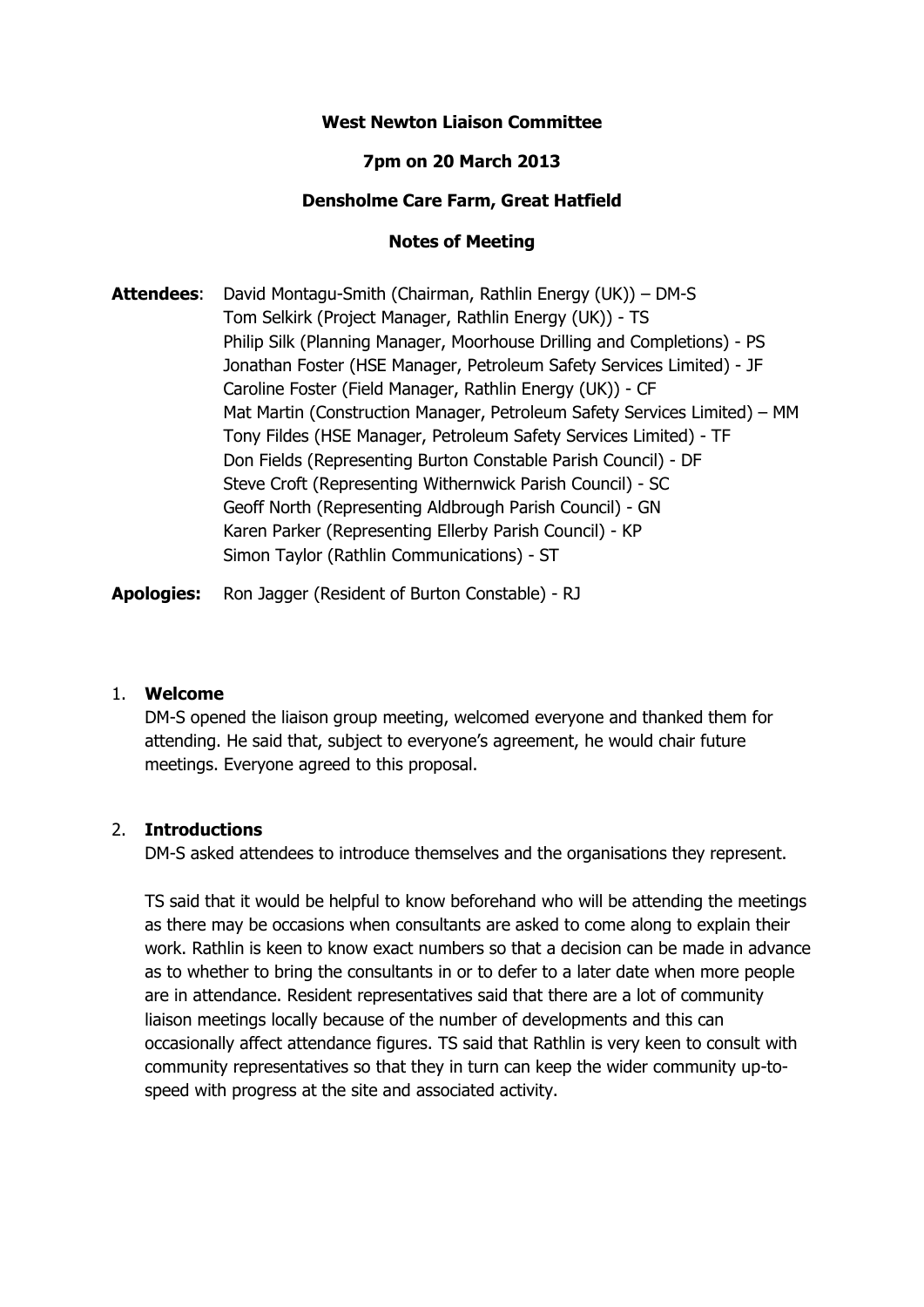# 3. **Draft Constitution**

Following the discussion and circulation of Rathlin's draft constitution for the community liaison meetings at and after the last meeting, DM-S asked if anyone had any comments about them. As no-one did, it was agreed that the constitution would be incorporated and implemented from this meeting forward.

# 4. **Operations Update**

PS was asked to lead on this agenda item.

All of the information discussed at the last liaison meeting has now been submitted to the relevant organisations. This includes:

- Traffic management plan and the use of holding areas (awaiting approval)
- Dilapidation survey (underway)
- Foul discharge and disposal approved by the Environment Agency
- Noise management plan submitted (awaiting approval)
- Dust management plan submitted (awaiting approval)
- Restoration scheme  $-$  approved by the council

PS said that he anticipated having all of the planning conditions discharged by the end of the week.

He also said that the Section 62, relating to the passing places along Piper's Lane, was now complete and that he was waiting for feedback from East Riding of Yorkshire Council so that work could start in earnest at the site. Rathlin is keen to expedite the process and working with the local authority.

MM said that he had been in discussions with Yorkshire Water and liaising with them due to their works which were currently on-going, along part of the access route. It has been confirmed by Yorkshire Water that they were likely to have finished their works before Rathlin would be commencing its construction works. MM confirmed that he would continue to liaise with Yorkshire Water throughout.

PS said that the WR11 details had been submitted to the Environment Agency, which included full details about the drilling programme and casing. He said that the document had now been approved and signed off. He said that comments had been received that the Environment Agency was happy with the protection afforded on the aquifer and more generally.

PS said that this was all he had to update members about at this stage. However, he did say that the wet weather was a potential problem at the site due to very heavy ground conditions – not the case at Crawberry Hill because of chalk. Whilst not an insurmountable issue, he said that a few weeks of wind and sunshine would be helpful.

MM said that everything is now in place and that his team was ready to start work on getting the site ready ahead of the conductor rig installation. He said that the geotechnical survey results had been received back and this had enabled the team to develop the well site design.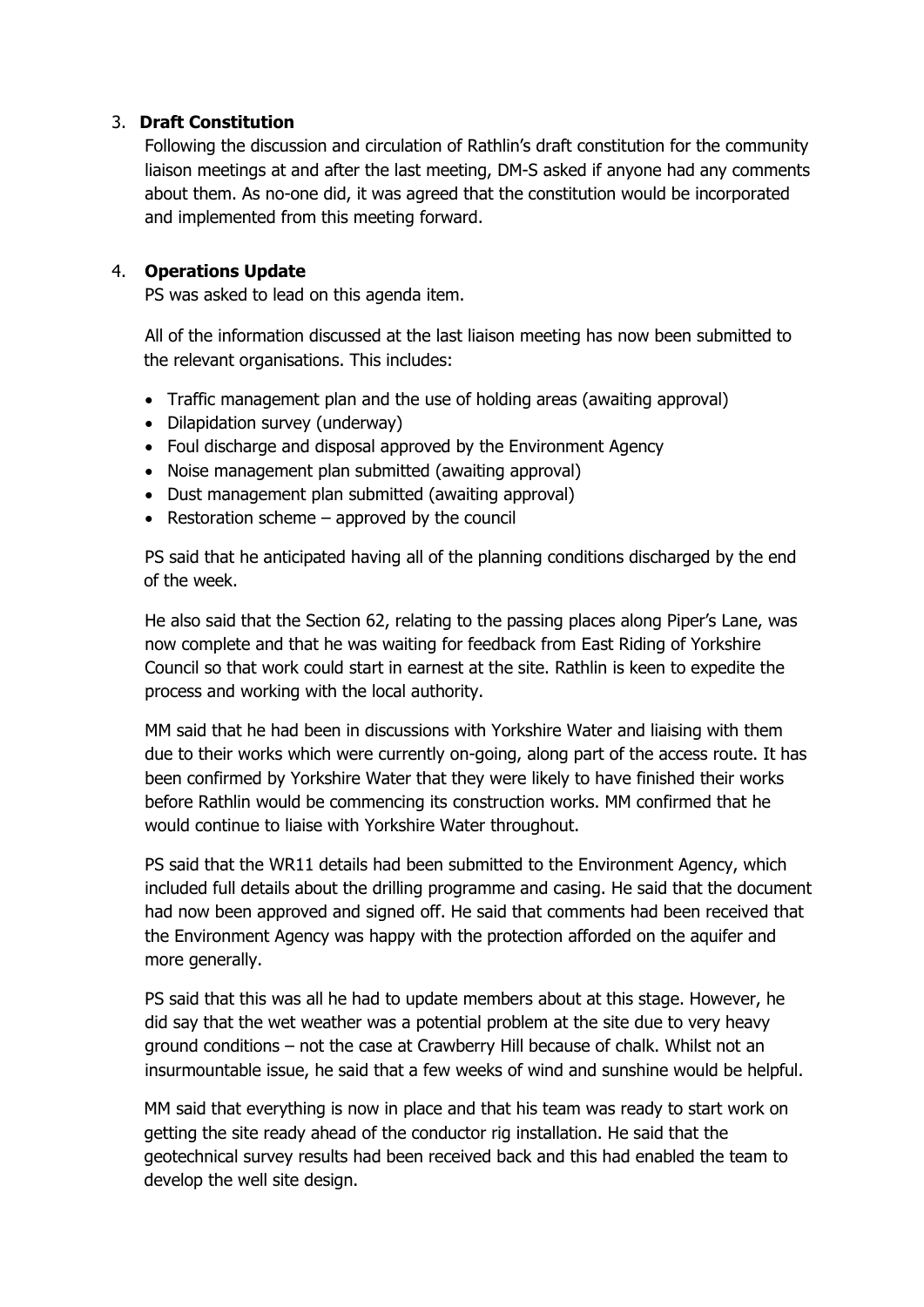He said the first jobs would be to strip soil and divert existing land drainage to enable his team to start the cut to fill process.

MM confirmed that he had met with Northern Power Grid regarding the overhead cables on the southern edge of the site and that there were no issues arising from this. He then took the liaison group through the plans so that they could see what would be happening, where and when.

He said that in the next few days, plant and welfare facilities will be delivered to the site. He also explained that excavators will be down on the Southern edge of the site. He said that he was all set to start as soon as he received final approval to proceed.

In terms of other things that residents may notice over the forthcoming weeks, he said there would be some road widening works for the construction of the passing places, which would include a set of temporary traffic lights. He also said that there would be 15-20 lorry loads of stone – delivered to the Caley farm.

MM said, all being well, his team may be in a position to start work at the site as early as the following week. Resident representatives asked how long the work would last. MM said he anticipated it would take around six weeks to install the passing bays and for site construction.

Resident representatives asked how many lorry loads of stone there would be. MM reconfirmed that there would be around 200 lorry loads of stone, with the bulk of the material being delivered towards the end of the site construction period.

Resident representatives asked about the size of the site. MM said it is a 2.4 acre site (just under one hectare).

Resident representatives asked if there was any requirement for an archaeological dig at the site. MM said there was no requirement.

JF said that following this six week phase of the operation the surface conductor will be installed. He said that it would be on site for 14 days drilling down around 75m. He said that more information about this will be available at the next meeting.

He explained that as soon as the conductor rig work was complete the main (50m) rig would be mobilised from Crawberry Hill ("one off, one on"). He said that timing was important so that man rig remains operational throughout with as little downtime as possible.

Resident representatives asked what the extraction arrangements would be in the event of Rathlin making a commercial find. JF said that oil would be stored in tanks and removed by trucks; gas would be piped away. He reminded resident representatives that Rathlin would need a separate application for any future production from the well site.